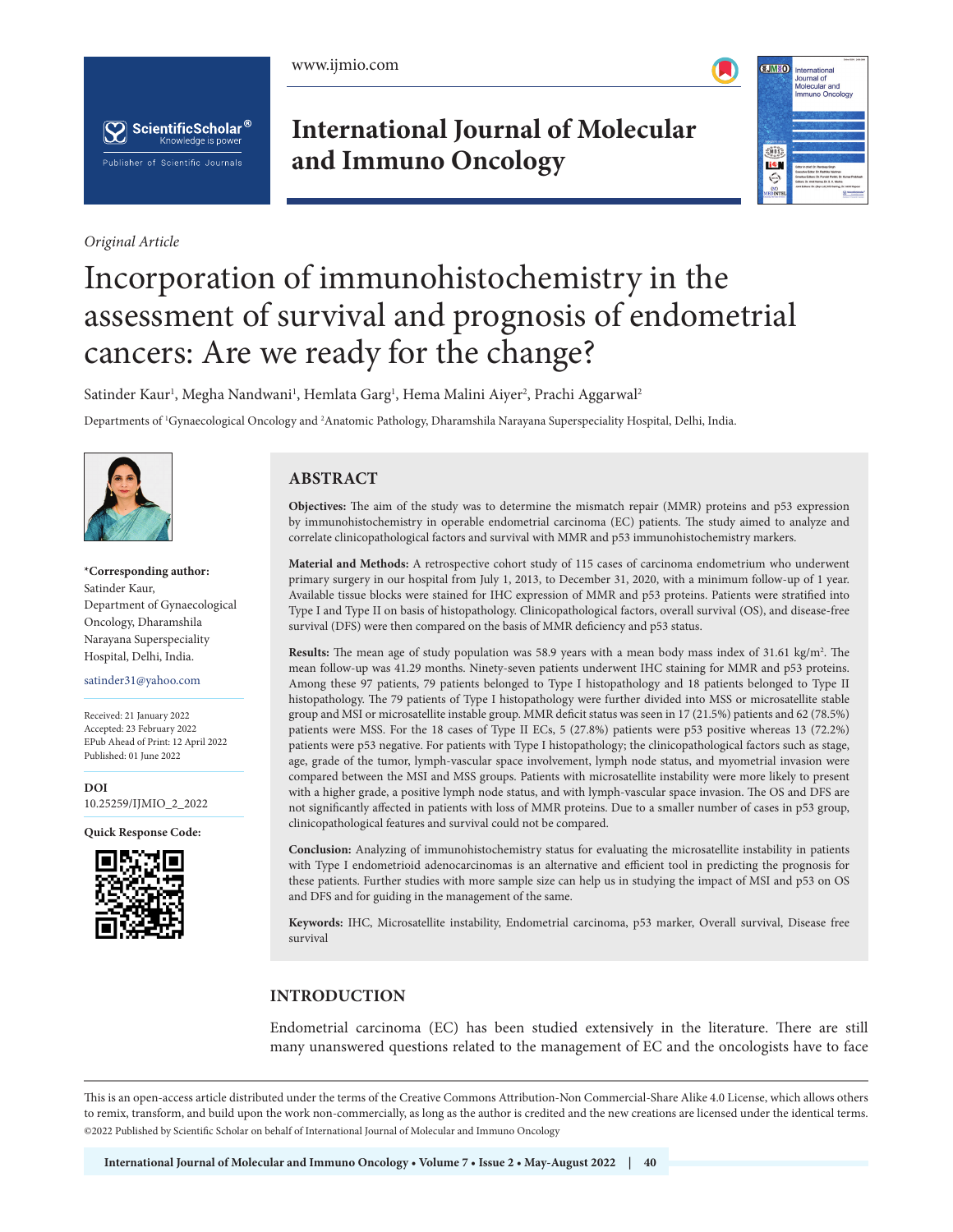new challenges every day. The molecular classification of carcinoma endometrium[1] has set in a paradigm shift in the management strategies. Being more reproducible than histopathology and impacting clinical outcomes in a more predictable way, this classification looks quite promising. However, the cost and complexity of genetic sequencing needed for molecular staging are a major limiting factor for its widespread clinical use. Immunohistochemistry markers appear to be an attractive, promising, and cost-effective replacement for these genetic assays with wider clinical applicability aiding in classification, planning surgery, and guiding adjuvant therapies.

In this study, our aim was to determine the mismatch repair (MMR) proteins and p53 expression by immunohistochemistry in operable EC patients. Clinicopathological factors and survival were then analyzed and correlated with these immunohistochemistry markers.

## **MATERIAL AND METHODS**

A retrospective cohort study of 115 cases of carcinoma endometrium who underwent primary surgery in our hospital from July 1, 2013, to December 31, 2020, and had a minimum follow-up period of 1 year was included in the study. Patients with a pre-cancer diagnosis of endometrial intraepithelial neoplasia or complex atypical hyperplasia or advanced cases which did not undergo definitive surgery were excluded from the study. History of any other cancer in the past or concurrent cancer at the time of diagnosis of endometrial cancer was also taken as exclusion criteria. Ethics Committee approval was taken from Institutional Review Board. Informed consent was taken from all patients for use of their tissue blocks for research purpose. Available tissue blocks were stained for IHC expression of MMR and p53 proteins using VENTANA BENCHMARK XT system. MMR staining was done for MLH1, MSH2, MSH6, and PMS2 proteins. Microsatellite instability (MSI) was reported when there was loss of any one or more of these proteins whereas microsatellite stable (MSS) was reported when there was no loss of the above proteins. p53 staining was also done using IHC for all patients and p53 positivity for the mutant type was reported when there was diffuse staining (>80% cells positively stained) for the marker whereas all other staining patterns were reported as negative.

The clinicopathological characteristics of the entire study population were studied. Patients were stratified into Type I and Type II histopathology. Clinicopathological factors, overall survival (OS), and disease-free survival (DFS) were then compared on the basis of MMR deficiency and p53 status after stratifying the population into two groups of MSI and MSS and p53 positive and p53 negative divisions.

#### **Statistical analysis**

Kaplan–Meier curves were used to estimate OS and DFS. Fischer exact test and Pearson Chi-square test were used to compare clinicopathological variables after applying yates' correction. Survival was compared using cox regression model and log rank test.  $P < 0.05$  indicated a significant statistical difference. All statistical analysis was performed using the IBM SPSS software; version 24.

## **RESULTS AND OBSERVATIONS**

One hundred and fifteen patients of carcinoma endometrium were studied retrospectively. The mean age of our study population was 58.9 years (30–88 years) with a mean body mass index of  $31.61 \text{ kg/m}^2 (20.30 - 52.44)$ . The mean follow-up of the study population was 41.29 months (12–102 months).

The histopathological characteristics of our study population were then studied [Table 1]. It was seen that 72.2% patients belonged to Stage I of FIGO 2009 staging for carcinoma endometrium, followed by 16.5% belonging to Stage III, 7% patients were of Stage IV, and only 4.3% cases belonged to Stage II. About 53.9% of the study population had more than 50% myometrial involvement with only 22.6% patients having a positive lymph-vascular space invasion. Furthermore, 16.5% of our study population had a positive lymph node status, that is, either pelvic or para-aortic node positivity.

Endometrial cancer is divided into two types of patterns based on the histopathology, that is, Type I and Type  $II$ .<sup>[2]</sup> About 81.7% patients of our study population belonged to Type I histopathology group and 18.3% patients belonged to Type II histology group.

| <b>Table 1:</b> Histopathological characteristics of the study population. |                                    |            |  |  |  |
|----------------------------------------------------------------------------|------------------------------------|------------|--|--|--|
| Histopathological<br>parameters                                            | <b>Number of Patients</b><br>(115) | Percentage |  |  |  |
| Stage                                                                      |                                    |            |  |  |  |
| T                                                                          | 83                                 | 72.2       |  |  |  |
| Н                                                                          | 5                                  | 4.3        |  |  |  |
| III                                                                        | 19                                 | 16.5       |  |  |  |
| IV                                                                         | 8                                  | 7.0        |  |  |  |
| Type of histopathology                                                     |                                    |            |  |  |  |
| Type I                                                                     | 94                                 | 81.7       |  |  |  |
| Type II                                                                    | 21                                 | 18.3       |  |  |  |
| Myometrial invasion                                                        |                                    |            |  |  |  |
| <1/2                                                                       | 53                                 | 46.1       |  |  |  |
| >1/2                                                                       | 62                                 | 53.9       |  |  |  |
| Lymph-vascular space invasion                                              |                                    |            |  |  |  |
| Negative                                                                   | 89                                 | 77.4       |  |  |  |
| Positive                                                                   | 26                                 | 22.6       |  |  |  |
| Lymph node status (pelvic and or para-aortic nodes)                        |                                    |            |  |  |  |
| Negative                                                                   | 96                                 | 83.5       |  |  |  |
| Positive                                                                   | 19                                 | 16.5       |  |  |  |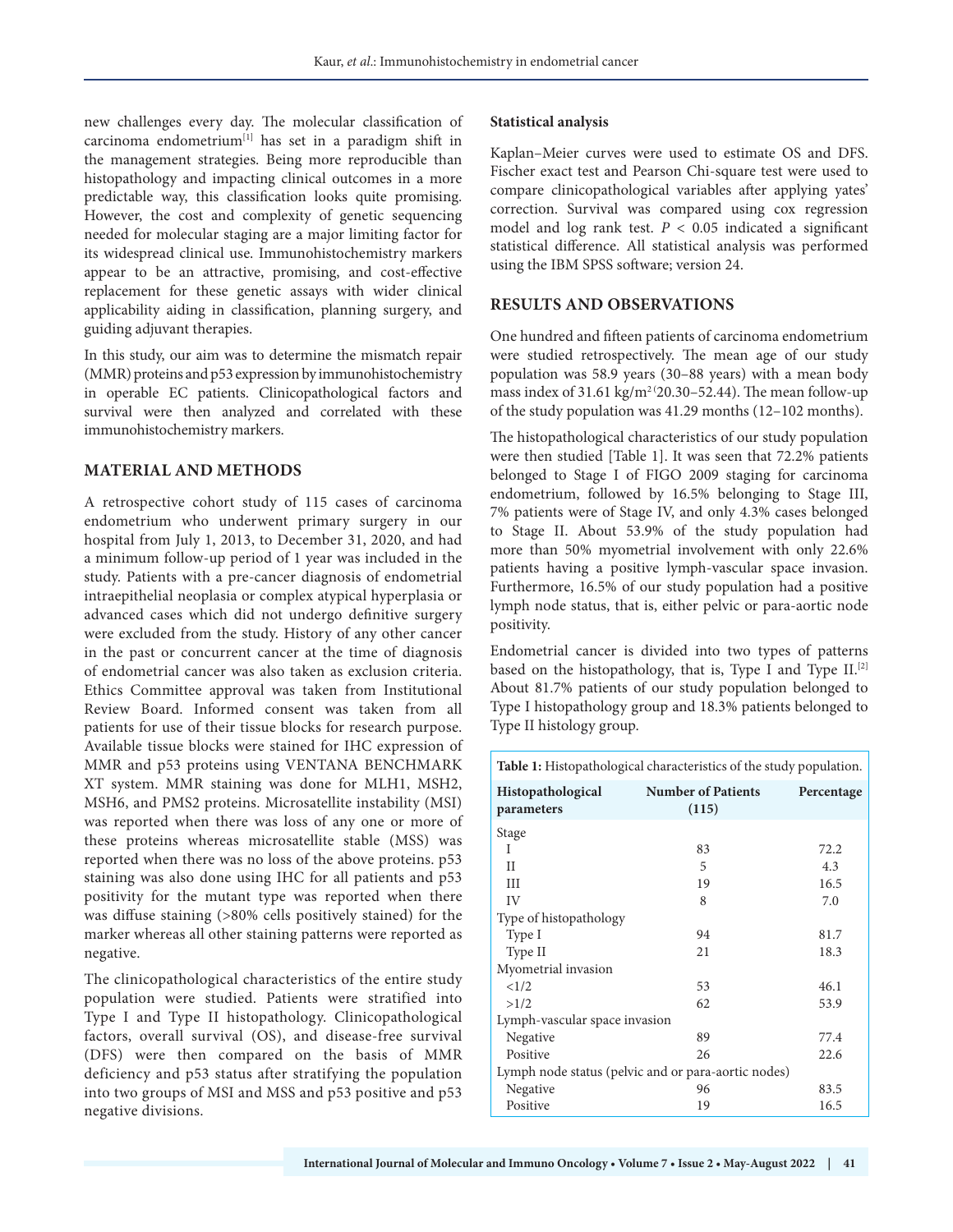Out of the 115 patients of our study population, 97 underwent IHC staining for MMR and p53 proteins; as for 18 patients enough tumor tissue could not be obtained for IHC purposes.

Among these 97 patients, 79 patients belonged to Type I histopathology and 18 patients belonged to Type II histopathology.

The 79 patients who belonged to Type I histopathology were further divided into MSS or MSS group and MSI or microsatellite instable group [Table 2]. MMR deficit status was seen in 17 (21.5%) patients and 62 (78.5%) patients in this group were MSS. All the 79 cases showed a negative or normal expression for the p53 protein.

For the 18 cases of Type II ECs, 5 (27.8%) patients showed diffuse staining for p53 protein whereas 13 (72.2%) patients were p53 negative. Furthermore, no patient in the Type II tumors showed loss of any MMR protein and thus all were MSS or microsatellite stable. Above results are summarized in [Figure 1].

For patients with Type I histopathology; the clinicopathological factors such as stage, age, grade of the tumor, lymph-vascular space involvement, lymph node status, and myometrial invasion were compared between the MSI and MSS groups [Table 3] and it was seen that patients with MSI were more likely to present with a higher grade (Grade III tumors), a positive lymph node status, and with lymph-vascular space invasion as compared to the MSS group. The results for these three factors were significant as  $P < 0.05$ .

Kaplan–Meier curves were then plotted using the SPSS software and OS and recurrence free survival for 79 cases belonging to Type I histopathology calculated [Figure 2]. The OS was 92.7% (95% CI: 85.31–100.22) and the recurrence free survival was 94.3% (95% CI: 87.83–100.78) after a median follow-up of 33 months.

The OS and recurrence free survival between MSS versus MSI groups were compared and p value calculated using the Chisquare test. It was seen that OS and DFS are not significantly affected in patients with loss of MMR proteins [Figure 3].

OS for Type II histopathology group in our study was 73.23% after a median follow-up of 30 months [Figure 4]. We compared the

| <b>Table 2:</b> MMR status for the Type I histopathology group.                   |                |  |  |  |
|-----------------------------------------------------------------------------------|----------------|--|--|--|
| <b>MSS</b>                                                                        | 62 (78.5%)     |  |  |  |
| MSI                                                                               | 17(21.5%)      |  |  |  |
| Loss of MLH1/MSH2/MSH6/PMS2                                                       | 3              |  |  |  |
| Loss of MLH1/PMS2                                                                 | 5              |  |  |  |
| Loss of MSH2/MSH6                                                                 | $\mathfrak{D}$ |  |  |  |
| Loss of PMS <sub>2</sub>                                                          | 5              |  |  |  |
| Loss of MLH <sub>1</sub>                                                          | 1              |  |  |  |
| Loss of MLH1/MSH2                                                                 | 1              |  |  |  |
| MMR: Mismatch repair, MSS: Microsatellite stable, MSI: Microsatellite<br>instable |                |  |  |  |



**Figure 1:** Immunohistochemistry staining of study population.



**Figure 2:** Overall survival and recurrence free survival of Type I histopathology group.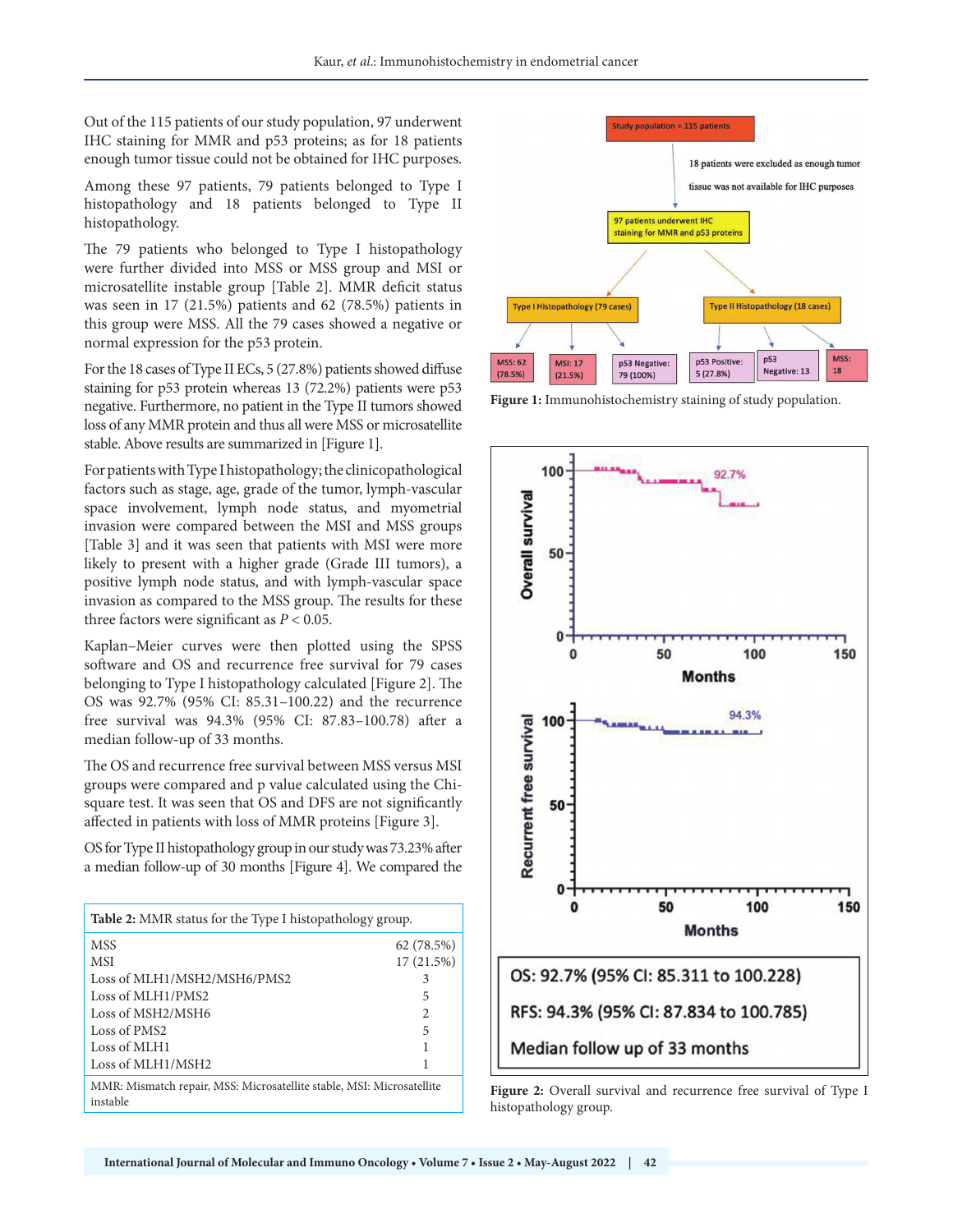| <b>Feature</b>                                           | <b>MSI</b> (17) | MSS(62)      | P value |  |
|----------------------------------------------------------|-----------------|--------------|---------|--|
| Stage                                                    |                 |              |         |  |
| T                                                        | 11 (64.7%)      | 52 (83.8%)   | 0.0745  |  |
| $\mathbf{H}$                                             | $0(0\%)$        | $2(3.2\%)$   |         |  |
| III                                                      | 4 (23.5%)       | 7(11.3%)     |         |  |
| IV                                                       | $2(11.8\%)$     | 1(1.7%)      |         |  |
| Age (years)                                              |                 |              |         |  |
| $\leq 60$                                                | 10 (58.8%)      | 33 (53.2%)   | 0.891   |  |
| >60                                                      | $07(41.2\%)$    | 29 (46.8%)   |         |  |
| Grade                                                    |                 |              |         |  |
| T                                                        | $5(29.4\%)$     | $37(59.6\%)$ | 0.0062  |  |
| $_{\rm II}$                                              | $5(29.4\%)$     | 19 (30.7%)   |         |  |
| Ш                                                        | $7(41.2\%)$     | 6(9.7%)      |         |  |
| Lymph-vascular space invasion                            |                 |              |         |  |
| No                                                       | 10 (58.8%)      | 54 (87.1%)   | 0.0223  |  |
| Yes                                                      | 7 (41.2%)       | 8 (12.9%)    |         |  |
| Myometrial invasion                                      |                 |              |         |  |
| <1/2                                                     | $6(35.3\%)$     | $36(58.1\%)$ | 0.163   |  |
| >1/2                                                     | 11 (64.7%)      | 26 (41.9%)   |         |  |
| Lymph node status                                        |                 |              |         |  |
| Negative                                                 | 11 (64.7%)      | 55 (88.7%)   | 0.045   |  |
| Positive                                                 | $6(35.3\%)$     | $07(11.3\%)$ |         |  |
| MSS: Microsatellite stable, MSI: Microsatellite instable |                 |              |         |  |

**Table 3:** Clinicopathological factors for Type I histology in MSI versus MSS status and their level of significance.

**Table 4:** Histopathological factors for Type II histopathology group.

| <b>Feature</b>                |                      |                       | P value |  |  |
|-------------------------------|----------------------|-----------------------|---------|--|--|
|                               | $p53$ Positive $(5)$ | $p53$ Negative $(13)$ |         |  |  |
| Stage                         |                      |                       |         |  |  |
| T                             | $3(60\%)$            | $6(46.1\%)$           | 0.631   |  |  |
| H                             | $0(0\%)$             | $2(15.4\%)$           |         |  |  |
| Ш                             | 1(20%)               | $4(30.8\%)$           |         |  |  |
| IV                            | 1(20%)               | 1(7.7%)               |         |  |  |
| Lymph-vascular space invasion |                      |                       |         |  |  |
| No                            | $3(60\%)$            | 5(38.5%)              | 0.768   |  |  |
| Yes                           | $2(40\%)$            | 8(61.5%)              |         |  |  |
| Myometrial invasion           |                      |                       |         |  |  |
| <1/2                          | 1(20%)               | $4(30.8\%)$           | 0.896   |  |  |
| >1/2                          | $4(80\%)$            | $9(69.2\%)$           |         |  |  |
| Lymph node status             |                      |                       |         |  |  |
| Negative                      | $3(60\%)$            | $9(69.2\%)$           | 0.852   |  |  |
| Positive                      | $2(40\%)$            | $4(30.8\%)$           |         |  |  |

histopathological features between p53 positive and p53 negative groups [Table 4]. No significant statistical difference could be obtained as only five cases were p53 positive. Furthermore, we were not able to correlate the OS and DFS between the two groups due to the smaller number of cases in this category.

#### **DISCUSSION**

EC has been classified into four subgroups according to the molecular characteristics that include the POLE ultramutated type, MSI, copy number high, and copy number low.<sup>[1]</sup> Genetic testing is required for evaluation of the molecular status for patients with endometrial cancer. Due to the unaffordability of genetic testing, immunohistochemistry is commonly used for predicting prognosis for these patients. After reviewing the literature, at present, the only reliable test for detection of POLE mutation is through sequencing of the POLE gene exonuclease domain and IHC has not been tried for the same. For detection of MSI and p53; IHC has been used in the past and its effectiveness proven in various studies. P53 IHC can be interpreted as normal/wild type and abnormal/aberrant/mutant type. The specificity of p53 immunohistochemistry is 100% that has been validated in various studies using ovarian carcinoma and thus depicting the presence of an underlying mutation in the gene when positive for the mutant type staining pattern.<sup>[3,4]</sup>

MSI has been extensively studied with respect to endometrial cancers and they have proven to be of prognostic significance in the past. The methods that are used for detecting MSI are next generation sequencing, polymerase chain reaction (PCR), capillary electrophoresis (capillary electrophoresis), IHC, and single molecule molecular inversion probes. The gold standard for detection of MSI is PCR and CE through fluorescent multiplex techniques with an accuracy of 100%.<sup>[5,6]</sup> However, genetic testing is cost-prohibitive and unrealistic in many middle- and low-income group countries. Hence, to detect MMR status for patients with endometrial cancer, many utilize immunohistochemistry tools. The accuracy of IHC has been reported to be in range of 89–95% in various studies.[7] The impact of MSI on prognostic factors and survival of patients has also shown comparable results with respect to genetic testing.[8] Evaluation of patients for MSI status and p53 positivity not only helps in predicting prognosis and survival but can further guide us in the management and planning of adjuvant therapy in these patients. On scrutinizing the literature sources, we found similar outcomes from various studies conducted on MSI and p53 marker proteins. The methods that they used for analysis (IHC or genetic testing) did not seem to influence the final results.

One hundred and nine patients of carcinoma endometrium were studied by Kanopiene *et al*. [9] from April 2010 to June 2011. They studied the MSI status for their study population using genetic testing and observed that 100 patients who belonged to endometrioid adenocarcinoma group had 17% MSI-high status. Furthermore, the clinicopathological parameters which were significantly associated with MSI-high status were grade and myometrial invasion. The nine patients in their study who belonged to Type II histopathology of ECs were all MSS. Their study results are comparable to the present study even though the method used for analysis was different.

The role of MSI in patients of endometrioid adenocarcinomas who received post-operative radiation therapy was studied by Sahinturk *et al*. [10] from January 2002 to December 2012.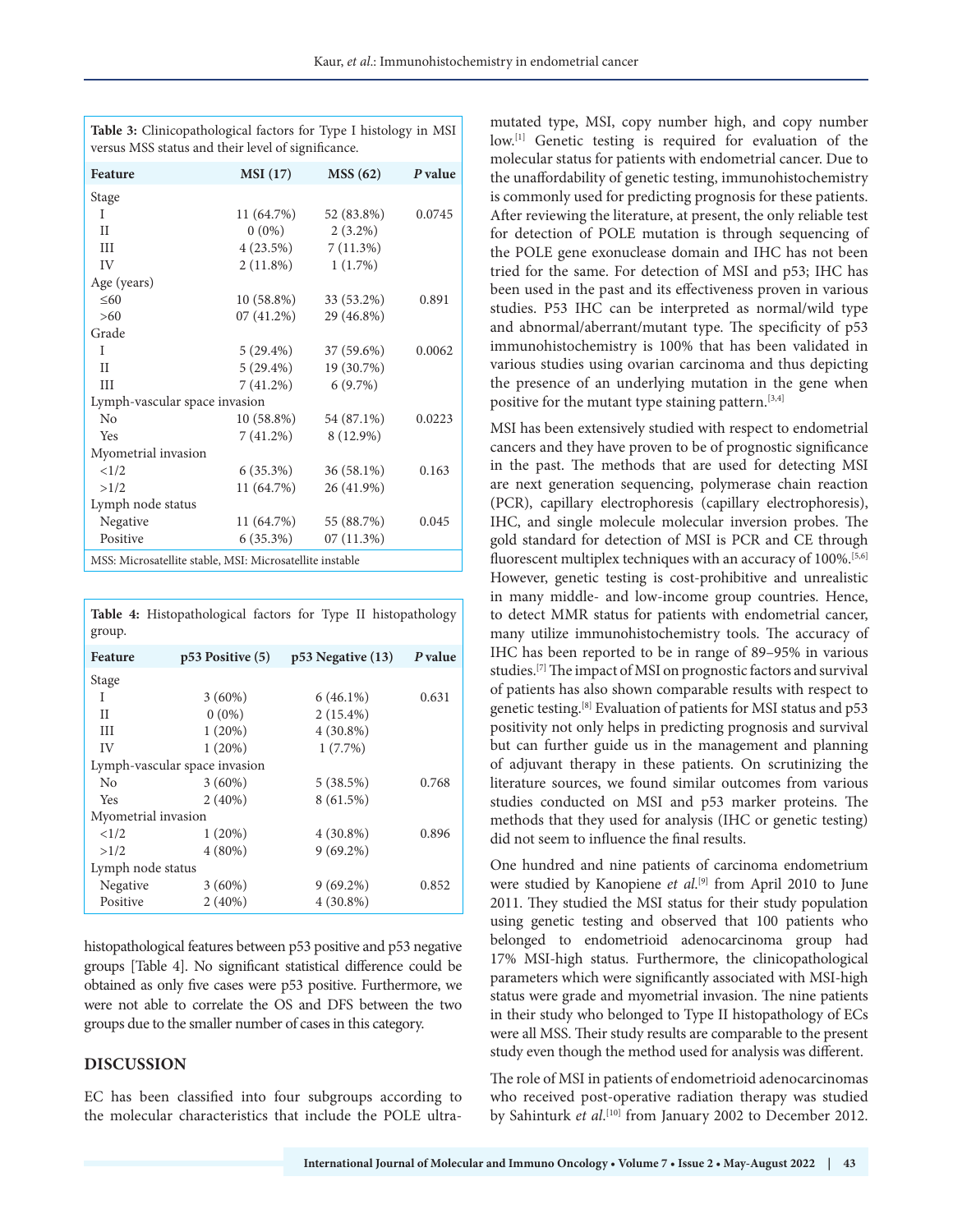

**Figure 3:** Comparison of overall survival and recurrence free survival between MSS and MSI status of Type I histology (*P*>0.05; Not significant). MSS: Microsatellite stable, MSI: Microsatellite instable.



**Figure 4:** Overall survival for Type II histopathology group.

A total of 124 cases were included and MSI analysis was done using DNA extraction techniques by genetic testing. They also analyzed the OS and DFS between the MSI and MSS groups which were not significant. The clinicopathological factors that were significantly found to influence the prognosis were age, lymph node involvement, and advanced stage.

Use of immunohistochemistry for assessment of MMR protein expression was studied by Sharma *et al*. [11] for 102 cases of ECs. The prevalence of MMR protein deficit in their study population was 21.6% and for endometrioid adenocarcinomas was 25.3%. The most common MMR loss in their study was for MLH1 and PMS2. The factors that were significantly affected due to the MMR loss in their patients were stage and grade of the tumor. In our study, also the most common MMR loss was of MLH1 and PMS2 combined and PMS2 alone that was seen in five patients each.

The impact of MSI on survival in high-grade EC was studied by Arabi *et al*. [12] in 119 patients. Out of the 119 patients; 57 belonged to the Type I category and 62 belonged to the Type II category of Bokhman classification<sup>[2]</sup> of carcinoma endometrium. In their study, they immune stained using antibodies against MLH 1, MSH2 and MSH6 MMR protein and correlated the overall survival between MSI and MSS groups, but could not find a statistically significant result. The MSI patients in their study had 13.2 times more risk of death when all the three proteins (MLH1, MSH2, and MSH6) were lost as compared to MSS status patients.

p53 is also a common immunohistochemistry marker for predicting survival in patients with EC. It is most commonly seen to be involved in high-grade types of endometrioid adenocarcinomas or Type II histopathology. Brett *et al*.<sup>[13]</sup> conducted a study to evaluate the survival in p53 mutated